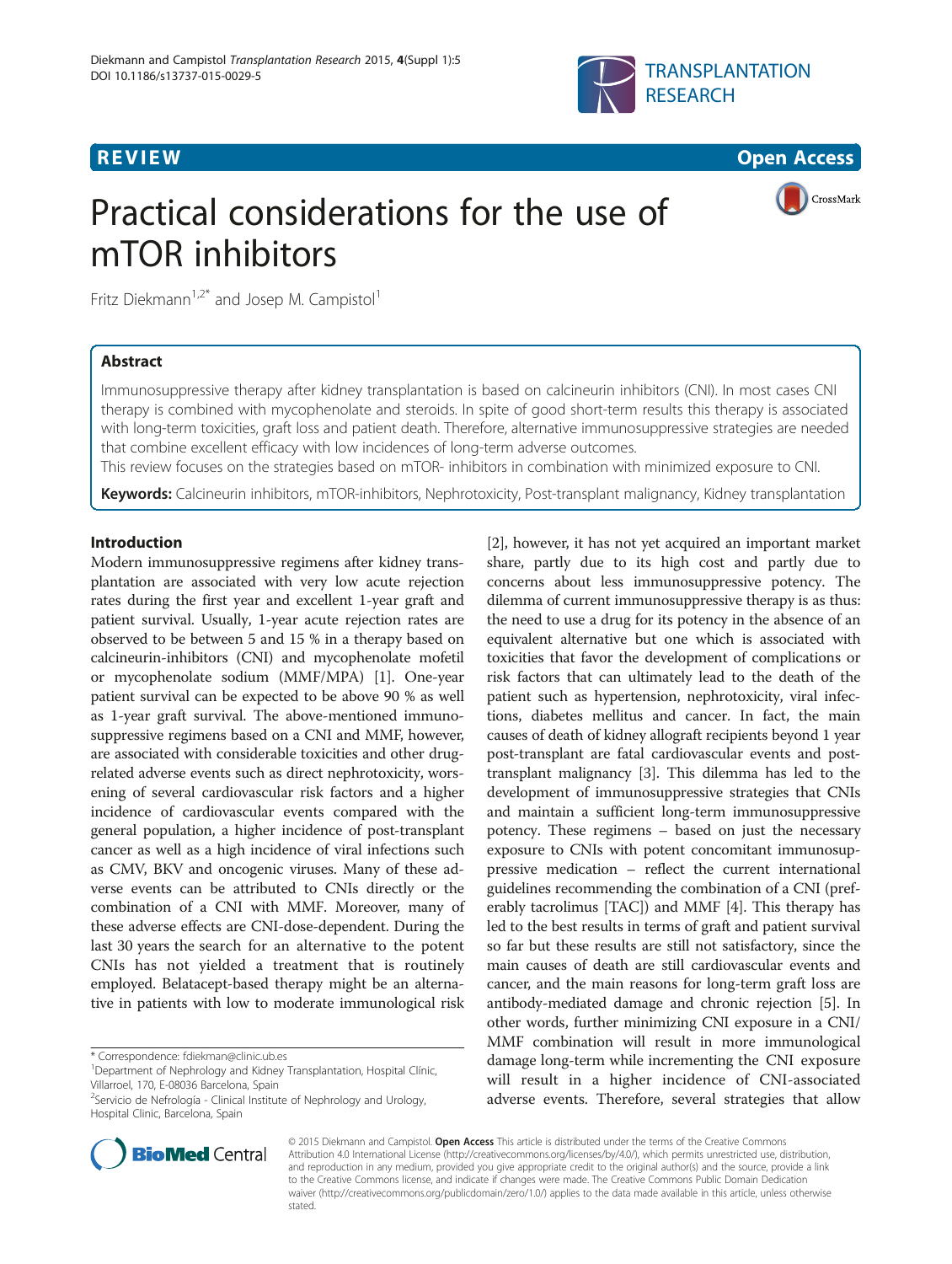potent immunosuppression and low toxicities have been developed. This review will focus on strategies based on mTOR-inhibitors, and especially based on sirolimus.

### mTOR-inhibitor-based CNI avoidance de novo and early conversion

#### mTOR-based CNI avoidance de novo

The quest for avoiding CNI exposure has led to several studies of complete CNI avoidance de novo [\[1](#page-4-0), [6\]](#page-4-0). However, only one monocenter study comparing an mTORinhibitor-based conversion with induction with an IL2Rantibody with a CNI-based regimen, yielded satisfactory results in favor of the mTOR-inhibitor [\[7\]](#page-4-0). Other multicenter studies with a comparable regimen showed higher acute rejection rates in the mTOR-inhibitor-based arms [[1, 6\]](#page-4-0). An alternative would be to add induction with a lymphocyte-depleting antibody to yield better efficacy. Lebranchu et al. conducted a study comparing cyclosporine A (CsA), MMF and a steroid regimen with sirolimus, MMF and steroid regimen. Patients in both arms received induction treatment with anti-thymocyte globulin. Efficacy, graft and patient survival as well as renal function at 1 year were comparable in both arms [[8\]](#page-4-0). However, in general mTOR-inhibitor-based CNI-free de novo regimens have been associated with a high incidence of side effects and have therefore not found their way into clinical routine treatment.

#### mTOR-inhibitor-based early conversion

Lebranchu et al. performed a study of early conversion from CsA-based treatment to sirolimus at 3 months post-transplantation in combination with MMF and oral steroids, with planned discontinuation at month 8 [\[9](#page-4-0)]. A total of 192 of 237 patients were converted. Cockcroft-Gault-clearance at 1 year was significantly better in the sirolimus group (68.9 vs. 64.4 mL/min). Patient and graft survival were not statistically different. The incidence of acute rejection episodes, mainly occurring after withdrawal of steroids, was numerically, but not statistically higher in the sirolimus group (17 % vs. 8 %,  $p = 0.071$ ). Sixteen patients discontinued sirolimus, mainly for adverse events  $(n = 11)$ , and seven patients discontinued CsA for renal failure or acute rejection. Significantly more patients in the sirolimus group reported aphthous ulcers, diarrhea, acne and high triglyceride levels.

Budde et al. performed a similar trial of early conversion from Cs A to everolimus 4.5 months after transplantation [\[10](#page-4-0)]. Five hundred and three patients were included, however only 60 % of these patients could be randomized to receive everolimus, or continue standard CsA-based treatment. Patients in both arms received MMF. Everolimus patients experienced a significant improvement in glomerular filtration rate (GFR) (71.8 mL/min vs 61.9 mL/min). However, rates of biopsy-proven acute rejection were higher in the everolimus group after conversion (10 % vs 3 %). Recently published 5-year confirmed the 1 year results with an overall higher rate of acute rejection, but significantly better kidney allograft function [[11](#page-4-0)].

Weir and colleagues evaluated early CNI withdrawal and introduction of sirolimus in combination with MMF [[12](#page-4-0)]. After 1 year, the mean percentage change from baseline in measured GFR was significantly higher in the MMF/sirolimus group compared with the MMF/CNI group, however, at 2 years, the change was indistinguishable. Calculated creatinine clearance and GFR were significantly greater with MMF/sirolimus at 2 years. Biopsy-proven acute rejection occurred in 14 MMF/sirolimus-treated patients (3 graft losses) and in 17 receiving MMF/CNI (6 graft losses). No patients died receiving MMF/sirolimus, but five treated with MMF/CNI did.

Conversion patients participating in the ZEUS trial who were evaluated in a separate analysis showed a higher incidence of de novo donor-specific antibodies [[13\]](#page-4-0). Most of these patients had also the steroids withdrawn. The observed phenomenon by Liefeldt et al might possibly reflect under-immunosuppression rather than a genuine drug effect.

Moreover, in the above-mentioned conversion trials more patients were withdrawn from the mTORinhibitor-based treatment due to adverse events.

In general, early CNI withdrawal with subsequent mTOR-inhibitor-based treatment is a valid strategy for a select group of patients, however, it should not be offered to patients with moderate-to-high immunological risk as it is associated with a higher incidence of adverse events.

# Practical considerations for conversion from a calcineurin inhibitor to an mTOR- inhibitor

Planned or reactive conversion strategies have yielded a variety of results depending on the drug combinations, patient selection and timing of the conversion. Reactive conversion from a CNI to an mTOR-inhibitor is safe in terms of graft and patient survival and acute rejection rates, however, it does not result in significant improvement of graft function [\[14](#page-4-0)]. Early or very early conversion may be associated with a higher rate of adverse events [[15](#page-4-0), [16](#page-4-0)]. All conversion studies share common drawbacks. A certain number of patients cannot or do not want to be converted for various reasons. A planned conversion usually takes place in a situation when the patient is asymptomatic, and psychologically, this might not be an ideal moment to convince a patient of the necessity of a new treatment with potential new side effects. Consequently, a higher number of adverse events results in a higher number of withdrawals in the conversion patients [[9, 10, 15](#page-4-0)].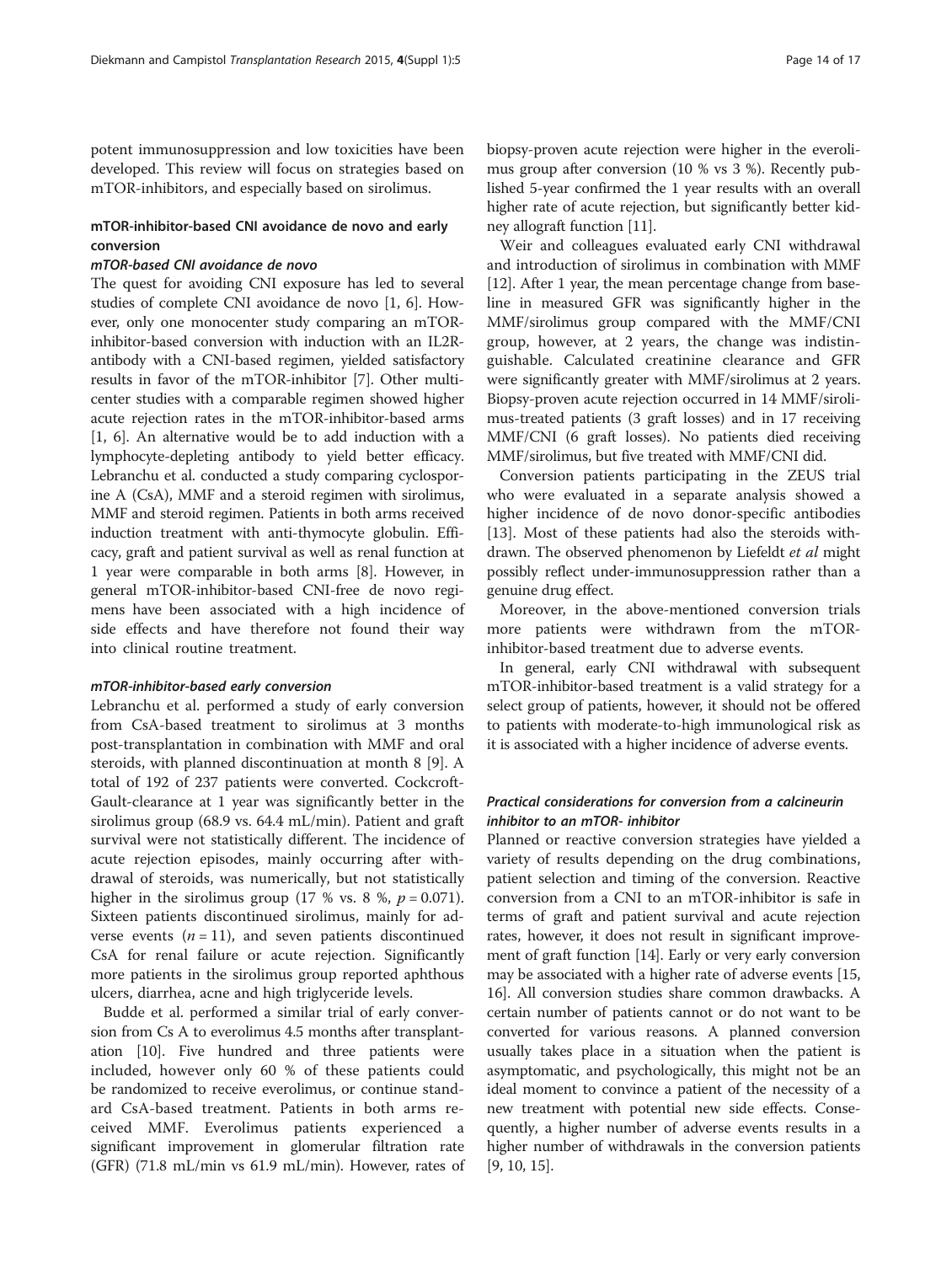<span id="page-2-0"></span>Therefore, for many patients it might be reasonable to receive a de novo treatment that is also used later on as the maintenance treatment.

In spite of this the following situations might give rise to a reactive conversion to SRL:

- CNI-associated cosmetic side effects
- BKV or CMV infection
- Papilloma virus infections
- Skin cancer and solid organ other cancers
- CNI-associated neurotoxicity

# Minimization of calcineurin inhibitors in combination with mTOR- inhibitors

CNIs are the mainstay of immunosuppression after kidney transplantation and rejection rates as low as 7 % during the first year have been achieved [\[2\]](#page-4-0). No standard immunosuppressive regimen free of CNI has been associated with such low rejection rates. In contrast, post-transplant malignancy and CNI nephrotoxicity have both been associated in a dose-dependent manner with CNI. mTOR-inhibitors offer a superb opportunity to minimize CNI exposure and thus reduce potential hazardous CNI-associated side effects. The combination of mTOR-inhibitors and low-dose tacrolimus is probably the most potent immunosuppressive regimen after kidney transplantation in the era of modern immunosuppression.

mTOR- inhibitors were first used in combination with CsA in the second half of the 1990s and, at that time, resulted in remarkably low acute rejection rates without induction therapy. However, two major drawbacks were associated with this therapeutic approach: CNI and mTORinhibitors at full doses are associated with a number of severe side effects and secondly mTOR-inhibitors increased the nephrotoxicity of CsA. Consequently, different dosing strategies were developed including a reduction in the mTOR-inhibitor dose used, since most of the mTORinhibitor-associated side effects are dose-dependent. Furthermore, due to the immunosuppressive potency of the combination, CNI exposure could be drastically lowered.

Clinical data on the use of mTOR-inhibitors in combination with low-dose tacrolimus are limited. Langer et al. showed that treatment with everolimus allowed early and substantial tacrolimus minimization when used with basiliximab induction and corticosteroids [\[17](#page-4-0)]. In this study 234 patients were randomized at month four to receive very low-dose tacrolimus treatment (2–4 ng/mL) or low-dose tacrolimus (4–7 ng/mL) in combination with everolimus and steroids. During the first 3 months, patients received low-dose tacrolimus in combination with everolimus and steroid treatment as well as basiliximab induction. At 1 year, acute rejection rates were comparable between cohorts. In the study arm a tacrolimus concentration of 3.4 ng/mL was achieved. This study demonstrated the feasibility of extremely low tacrolimus doses in combination with an mTOR-inhibitor.

Sirolimus has also been used successfully in combination with low-dose tacrolimus, resulting in comparable efficacy and less nephrotoxicity when compared with sirolimus in combination with standard dose tacrolimus.

Russ and colleagues studied 64 patients who received sirolimus in combination with reduced dose or standard dose tacrolimus. Patient and graft survival as well as the incidence of acute rejection were no different between the groups with different tacrolimus exposure. Moreover, reduced tacrolimus exposure combined with sirolimus showed a trend towards better renal function while simultaneously maintaining comparable acute rejection rates [[18\]](#page-4-0).

Peddi et al. reviewed CNI minimization therapy in combination with an mTOR-inhibitor [[19](#page-4-0)]. They

| Author               | Study arm                                                  | Control arm                     | Outcome                                                     |
|----------------------|------------------------------------------------------------|---------------------------------|-------------------------------------------------------------|
| Ekberg et al. [1]    | $Dac + SRL$ low + MMF + S (a)                              | $CsA + MMF + S$ (d)             | Higher AR in SRL arm (a. 37 %, b 24 %, c 12 %,<br>$d$ 26 %) |
|                      | $Dac + CsA$ low + MMF + S (b)                              |                                 |                                                             |
|                      | $Dac + Tac$ low + MMF + S (c)                              |                                 |                                                             |
| Flechner et al. [6]  | $Dac + SRL + MMF + S$ (e)                                  | $Dac + Tac + MMF + S$ (g)       | Higher AR in SRL/MMF (e 31 %, f 15 %, g 8 %)                |
|                      | Dac + SRL + Tac $WD + S$ (f)                               |                                 |                                                             |
| Flechner et al. [7]  | $Dac + SRL + MMF + S$                                      | $Dac + CsA + MMF + S$           | Better GFR in SRL arm (67 vs. 51 mL/min)                    |
| Lebranchu et al. [8] | Thy + $SRL + MMF + S$                                      | Thy + $CsA + MMF + S$           | Better GFR in SRL arm (54 vs. 45 mL/min)                    |
| Lebranchu et al. [9] | $Dac + CsA + MMF + S$ early conversion to SRL              | $Dac + CsA + MMF + S$           | Better GFR in SRL arm (69 vs. 64 mL/min)                    |
| C[12]                | $CNI + MMF+/-S$ (+/- induction) early<br>conversion to SRL | $CNI + MMF+/-S$ (+/- induction) | No difference in GFR change at 2 yrs                        |
| Guba et al. [15]     | $ATG + CsA + MMF + S$ very early conversion                | $ATG + CsA + MMF + S$           | Better GFR in SRL arm (65 vs. 53 mL/min)                    |

Dac Daclizumab, SRL Sirolimus, MMF Mycophenolate mofetil, S steroids, CsA Cyclosporine A, Tac Tacrolimus, AR acute rejection rate, WD withdrawal, GFR glomerular filtration rate, Thy Thymoglobuline®, CNI Calcineurin inhibitor, ATG ATG Fresenius®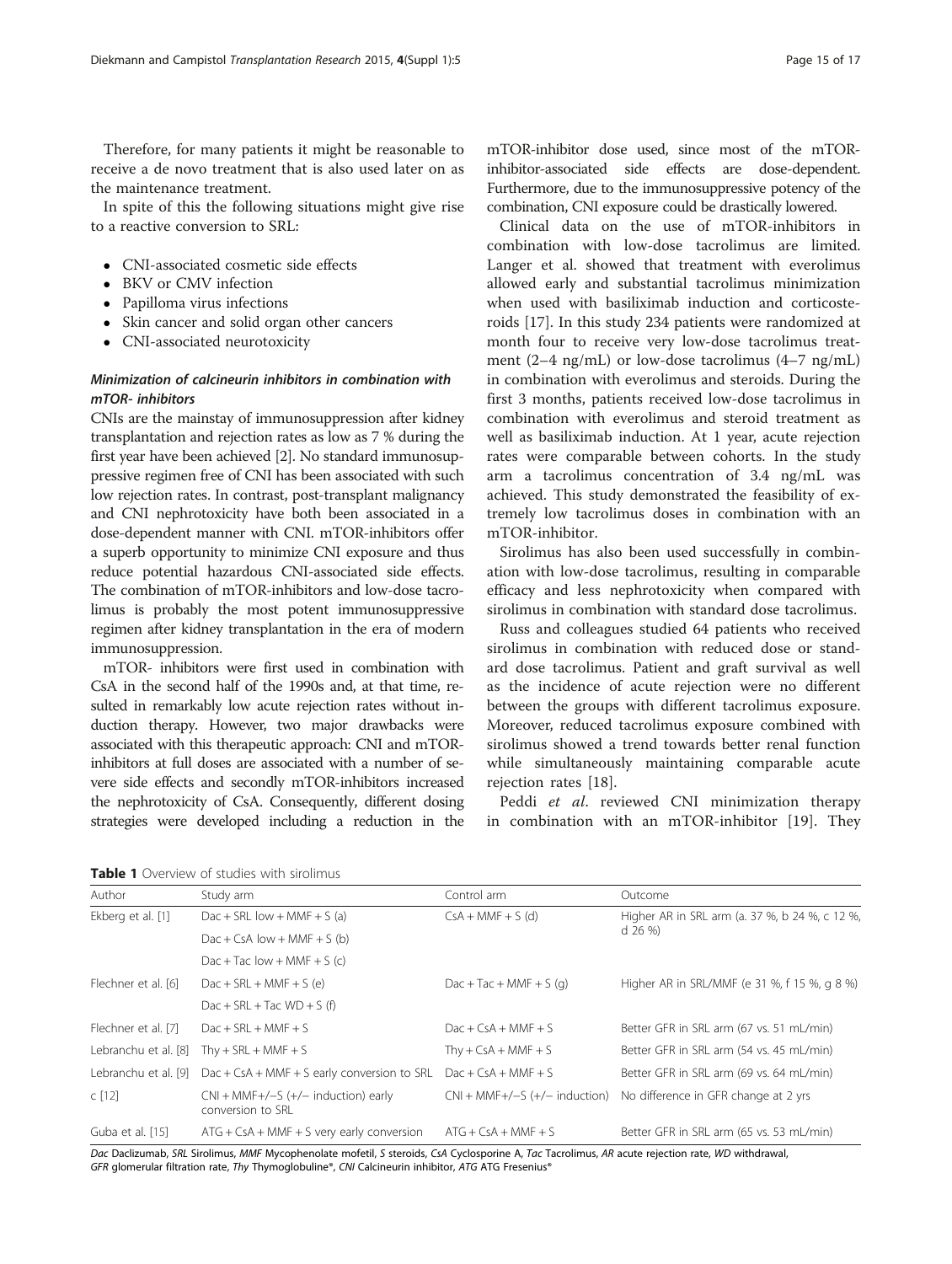| Author                | Study arm                                                                                   | Control arm           | Outcome                                                                                             |  |  |
|-----------------------|---------------------------------------------------------------------------------------------|-----------------------|-----------------------------------------------------------------------------------------------------|--|--|
| Budde et al. [10, 11] | $Bas + CsA + MPS + S$ early conversion<br>to FVR                                            | $Bas + CsA + MPS + S$ | Better GFR EVR arm at 1 yr and at 5 yrs (72 vs. 62 mL/min<br>at 1 yr); overall higher rate of AR    |  |  |
|                       | Mjörnstedt et al. [16] $CSA + MPS + S$ early conversion to EVR $CSA + MPS + S$<br>(7 weeks) |                       | GFR change 4.9 vs 0 mL/min (EVR vs CsA)                                                             |  |  |
| Langer et al. [17]    | $Bas + Tac$ low $+ EVR + S + conversion$<br>Tac very low                                    |                       | Bas + Tac low + EVR + S No difference in AR post-conversion; GFR 57 vs. 51 mL/min<br>$(p = 0.0299)$ |  |  |

Table 2 Overview of studies with everolimus

S steroids, CsA Cyclosporine A, Tac Tacrolimus, AR acute rejection rate, WD withdrawal, GFR glomerular filtration rate, Bas Basiliximab, MPS Mycophenolate Sodium, EVR Everolimus

identified and evaluated 21 relevant studies and concluded that immunosuppressive regimens including an mTOR-inhibitor and tacrolimus minimization better preserve renal function versus standard-dose tacrolimus, without significant changes in patient survival or graft rejection rates. Rates of infection and malignancies were low. Other adverse events were more commonly reported including dyslipidemia/hyperlipidemia in up to two thirds of patients, new-onset diabetes mellitus in up to 38 %, wound complications in up to 22 %, and hypertension in up to 17 %.

#### Sirolimus dosing in combination with tacrolimus

Kahan et al. found that renal transplant recipients treated with sirolimus and CsA achieved sufficient protection from acute rejection with sirolimus concentrations > 5 ng/mL [[20](#page-4-0)], whereas an acceptable rate of adverse events was achieved with concentrations < 15 ng/ mL. So far, a similar assessment for the combination of sirolimus and tacrolimus has not been performed. However, data from the ASSET trial [\[17](#page-4-0)] showed that  $mTOR\text{-}inhibitor$  concentrations of  $> 3$  ng/mL in combination with a CNI offer sufficient protection from rejection.

Adverse effects of mTOR-inhibitors appear to be dose-related [\[20\]](#page-4-0). Therefore, sirolimus drug levels need to be carefully monitored. Monitoring of sirolimus trough concentrations and careful evaluation of possible adverse reactions is the key to avoiding side effects and improving side effect management. Loading doses of sirolimus should be avoided.

Sirolimus dose requirements vary with the type of CNI used. Ciancio and colleagues demonstrated that sirolimus exposure is lower in combination with TAC than with CsA [[21](#page-4-0)]. Therefore, higher sirolimus doses are needed in combination with tacrolimus compared with the sirolimus/ CsA combination.

# Conclusions

mTOR-inhibitors can be used as non-nephrotoxic drugs in order to minimize CNI exposure. This drug combination has enabled dramatic CNI dose reductions in the early post-transplant phase. Both CNI and mTORinhibitors have a narrow therapeutic window and a high risk of side effects. Moreover, they are characterized by high intraindividual and interindividual differences of dosing requirements. Therefore, therapeutic drug monitoring of both drugs are necessary. A summary of the different studies of use of the mTOR-inhibitors with and without CNIs either de novo or in early conversion is given in Tables [1](#page-2-0) and 2. Possible indications and disadvantages are summarized in Table 3.

Table 3 Possible indications and disadvantages

| Treatment regimen                  | Patients who might benefit                                                                                                | Disadvantages                                                               |
|------------------------------------|---------------------------------------------------------------------------------------------------------------------------|-----------------------------------------------------------------------------|
| De novo mTOR-I-based without CNI   | - Low immunological risk patients                                                                                         | - Wound-healing problems in obese patients                                  |
|                                    | - CNI-related side effects to be anticipated (neurotoxicity,<br>nephrotoxicity, CNI-associated hemolytic uremic syndrome) | - High incidence of side effects of mTOR-I and<br>mycophenolate combination |
|                                    | - Patients at risk of CMV or BKV infection                                                                                | - Probably induction with lymphocyte-depleting<br>antibodies necessary      |
|                                    | - Patients at risk of post-transplant malignancy                                                                          |                                                                             |
| De novo mTOR-I and CNI combination | - Low and intermediate immunological risk patients                                                                        | - Wound-healing problems in obese patients                                  |
|                                    | - Patients who do not tolerate an adequate dose of<br>mycophenolate                                                       | - Possible risk of new-onset diabetes                                       |
|                                    | - Patients at risk of CMV or BKV infection                                                                                |                                                                             |
|                                    | - Patients at risk of post-transplant malignancy                                                                          |                                                                             |